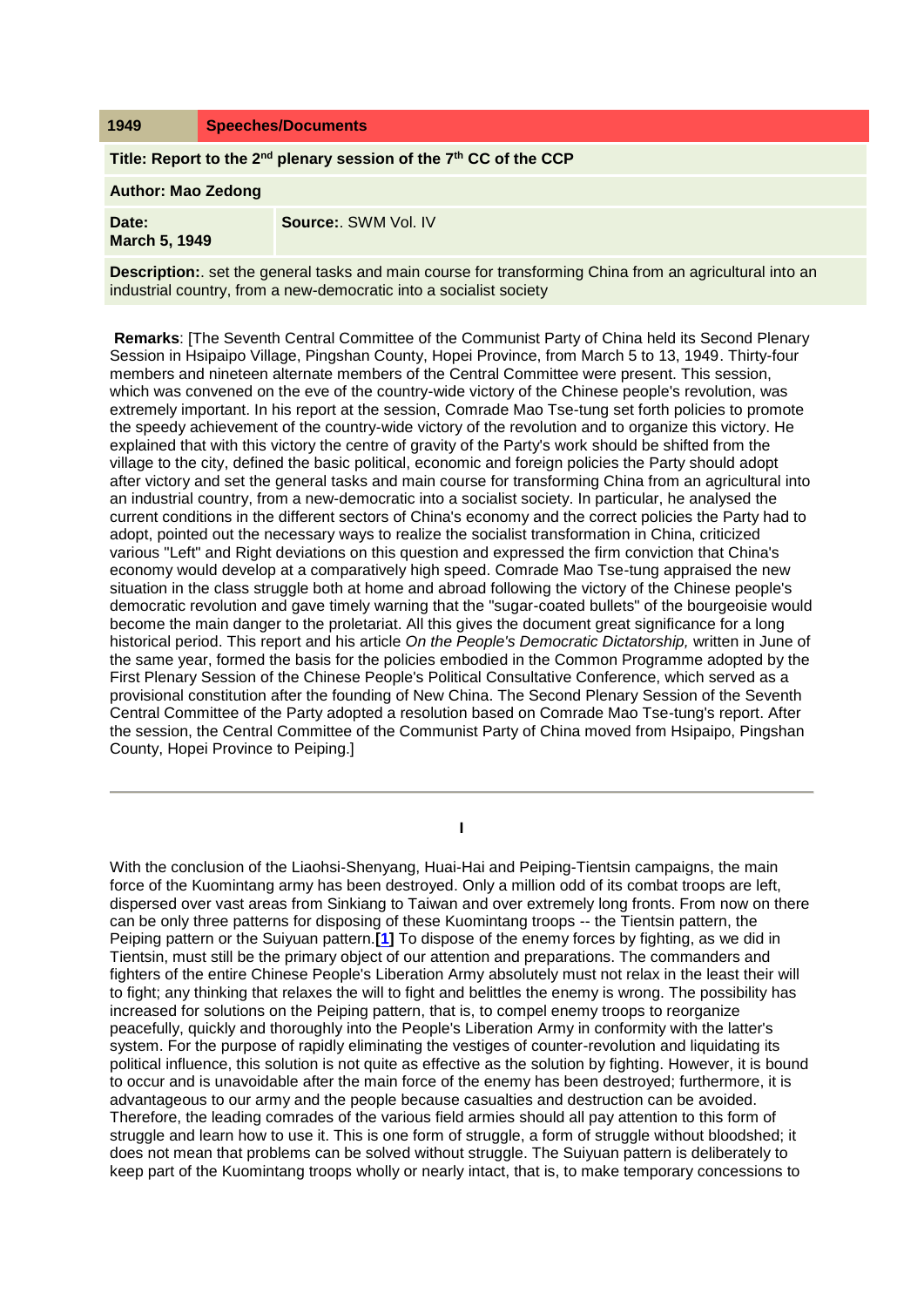these troops in order to help win them over to our side or neutralize them politically. Thereby, we can concentrate our forces to finish off the main part of the remnant Kuomintang forces first and then, after a certain period (say, a few months, half a year or a year later), proceed to reorganize these troops into the People's Liberation Army in conformity with its system. That is another form of struggle. It will preserve more of the vestiges and political influence of counter-revolution than the Peiping form and for a longer period. But there is not the slightest doubt that they will eventually be eliminated. It must never be assumed that, once they yield to us, the counter-revolutionaries turn into revolutionaries, that their counterrevolutionary ideas and designs cease to exist. Definitely not. Many of the counterrevolutionaries will be remoulded, some will be sifted out, and certain die-hard counter-revolutionaries will be suppressed.

**II**

The People's Liberation Army is always a fighting force. Even after country-wide victory, our army will remain a fighting force during the historical period in which classes have not been abolished in our country and the imperialist system still exists in the world. On this point there should be no misunderstanding or wavering. The People's Liberation Army is also a working force; this will be the case especially when the Peiping or the Suiyuan pattern of solution is used in the south. With the gradual decrease in hostilities, its function as a working force will increase. There is a possibility that before very long the entire People's Liberation Army will be turned into a working force, and we must take this possibility into account. The 53,000 cadres now ready to leave with the army for the south are very inadequate for the vast new areas we shall soon hold, and we must prepare to turn all the field armies, 2,100,000 strong, into a working force. In that event, there will be enough cadres and the work can develop over large areas. We must look upon the field armies with their 2,100,000 men as a gigantic school for cadres.

**III**

From 1927 to the present the centre of gravity of our work has been in the villages -- gathering strength in the villages, using the villages in order to surround the cities and then taking the cities. The period for this method of work has now ended. The period of "from the city to the village" and of the city leading the village has now begun. The centre of gravity of the Party's work has shifted from the village to the city. In the south the People's Liberation Army will occupy first the cities and then the villages. Attention must be given to both city and village and it is necessary to link closely urban and rural work, workers and peasants, industry and agriculture. Under no circumstances should the village be ignored and only the city given attention; such thinking is entirely wrong. Nevertheless, the centre of gravity of the work of the Party and the army must be in the cities; we must do our utmost to learn how to administer and build the cities. In the cities we must learn how to wage political, economic and cultural struggles against the imperialists, the Kuomintang and the bourgeoisie and also how to wage diplomatic struggles against the imperialists. We must learn how to carry on overt struggles against them, we must also learn how to carry on covert struggles against them. If we do not pay attention to these problems, if we do not learn how to wage these struggles against them and win victory in the struggles, we shall be unable to maintain our political power, we shall be unable to stand on our feet, we shall fail. After the enemies with guns have been wiped out, there will still be enemies without guns; they are bound to struggle desperately against us; we must never regard these enemies lightly. If we do not now raise and understand the problem in this way, we shall commit very grave mistakes.

**IV**

On whom shall we rely in our struggles in the cities? Some muddle-headed comrades think we should rely not on the working class but on the masses of the poor. Some comrades who are even more muddle-headed think we should rely on the bourgeoisie. As for the direction of industrial development, some muddle-headed comrades maintain that we should chiefly help the development of private enterprise and not state enterprise, whereas others hold the opposite view that it suffices to pay attention to state enterprise and that private enterprise is of little importance. We must criticize these muddled views. We must whole-heartedly rely on the working class, unite with the rest of the labouring masses, win over the intellectuals and win over to our side as many as possible of the national bourgeois elements and their representatives who can co-operate with us -- or neutralize them -- so that we can wage a determined struggle against the imperialists, the Kuomintang and the bureaucrat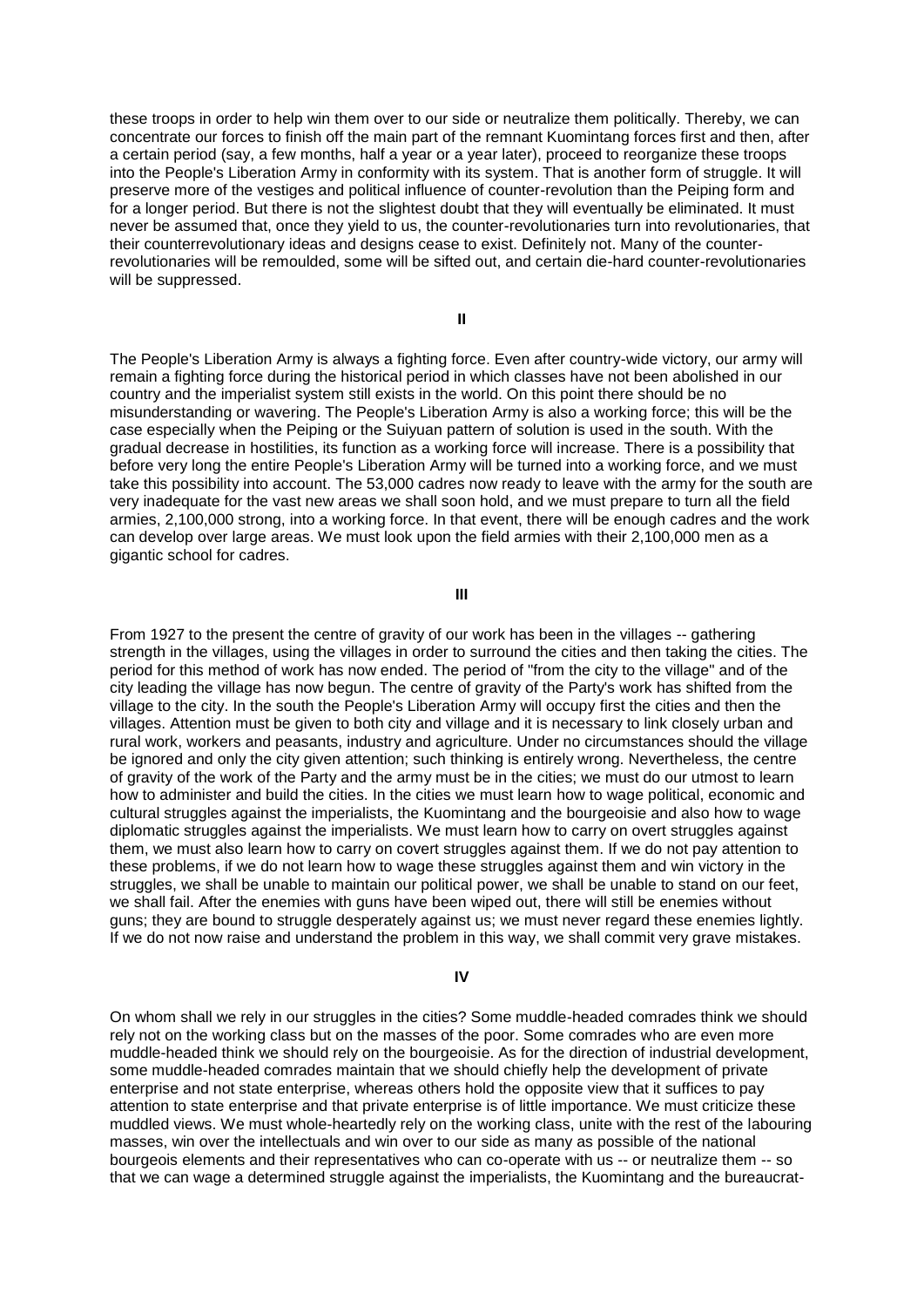capitalist class and defeat these enemies step by step. Meanwhile we shall set about our task of construction and learn, step by step, how to administer cities and restore and develop their production. Regarding the problem of restoring and developing production we must be clear about the following**:** first comes the production of state industry, second the production of private industry and third handicraft production. From the very first day we take over a city, we should direct our attention to restoring and developing its production. We must not go about our work blindly and haphazardly and forget our central task, lest several months after taking over a city its production and construction should still not be on the right track and many industries should be at a standstill, with the result that the workers are unemployed, their livelihood deteriorates and they become dissatisfied with the Communist Party. Such a state of affairs is entirely impermissible. Therefore, our comrades must do their utmost to learn the techniques of production and the methods of managing production as well as other closely related work such as commerce and banking. Only when production in the cities is restored and developed, when consumer-cities are transformed into producer-cities, can the people's political power be consolidated. Other work in the cities, for example, in Party organization, in organs of political power, in trade unions and other people's organizations, in culture and education, in the suppression of counter-revolutionaries, in news agencies, newspapers and broadcasting stations -- all this work revolves around and serves the central task, production and construction. If we know nothing about production and do not master it quickly, if we cannot restore and develop production as speedily as possible and achieve solid successes so that the livelihood of the workers, first of all, and that of the people in general is improved, we shall be unable to maintain our political power, we shall be unable to stand on our feet, we shall fail.

**V**

Conditions in the south are different from those in the north, and the Party's tasks must also be different. The south is still under Kuomintang rule. There, the tasks of the Party and the People's Liberation Army are to wipe out the Kuomintang's reactionary armed forces in city and countryside, set up Party organizations, set up organs of political power, arouse the masses, establish trade unions, peasant associations and other people's organizations, build the people's armed forces, mop up the remnant Kuomintang forces and restore and develop production. In the countryside, our first tasks are to wage struggles step by step, to clean out the bandits and to oppose the local tyrants (the section of the landlord class in power) in order to complete preparations for the reduction of rent and interest; this reduction can then be accomplished within a year or two after the arrival of the People's Liberation Army, and the precondition for the distribution of land will thus be created. At the same time care must be taken to maintain the present level of agricultural production as far as possible and to prevent it from declining. In the north, except for the few new Liberated Areas, conditions are completely different. Here the Kuomintang rule has been overthrown, the people's rule has been established and the land problem has been fundamentally solved. Here the central task of the Party is to mobilize all forces to restore and develop production; this should be the centre of gravity in all work. It is also necessary to restore and develop cultural and educational work, wipe out the remnants of the reactionary forces, consolidate the entire north and support the People's Liberation Army.

**VI**

We have already carried out extensive economic construction, and the Party's economic policy has been implemented in practice and has achieved marked success. However, there are still many muddled views within the Party on the question of why we should adopt this kind of economic policy and not another, i.e., on a question of theory and principle. How should this question be answered? In our opinion, the answer should be as follows. Before the War of Resistance Against Japan, the proportions of industry and agriculture in the entire national economy of China were, modern industry about 10 per cent, and agriculture and handicrafts about 90 per cent. This was the result of imperialist and feudal oppression; this was the economic expression of the semi-colonial and semi-feudal character of the society of old China; and this is our basic point of departure for all questions during the period of the Chinese revolution and for a fairly long period after victory. This gives rise to a series of problems regarding our Party's strategy, tactics and policy. An important task for our Party at present is to reach a clearer understanding of these problems and their solution. That is to say**:** 

1. China already has a modern industry constituting about 10 per cent of her economy; this is progressive, this is different from ancient times. As a result, China has new classes and new political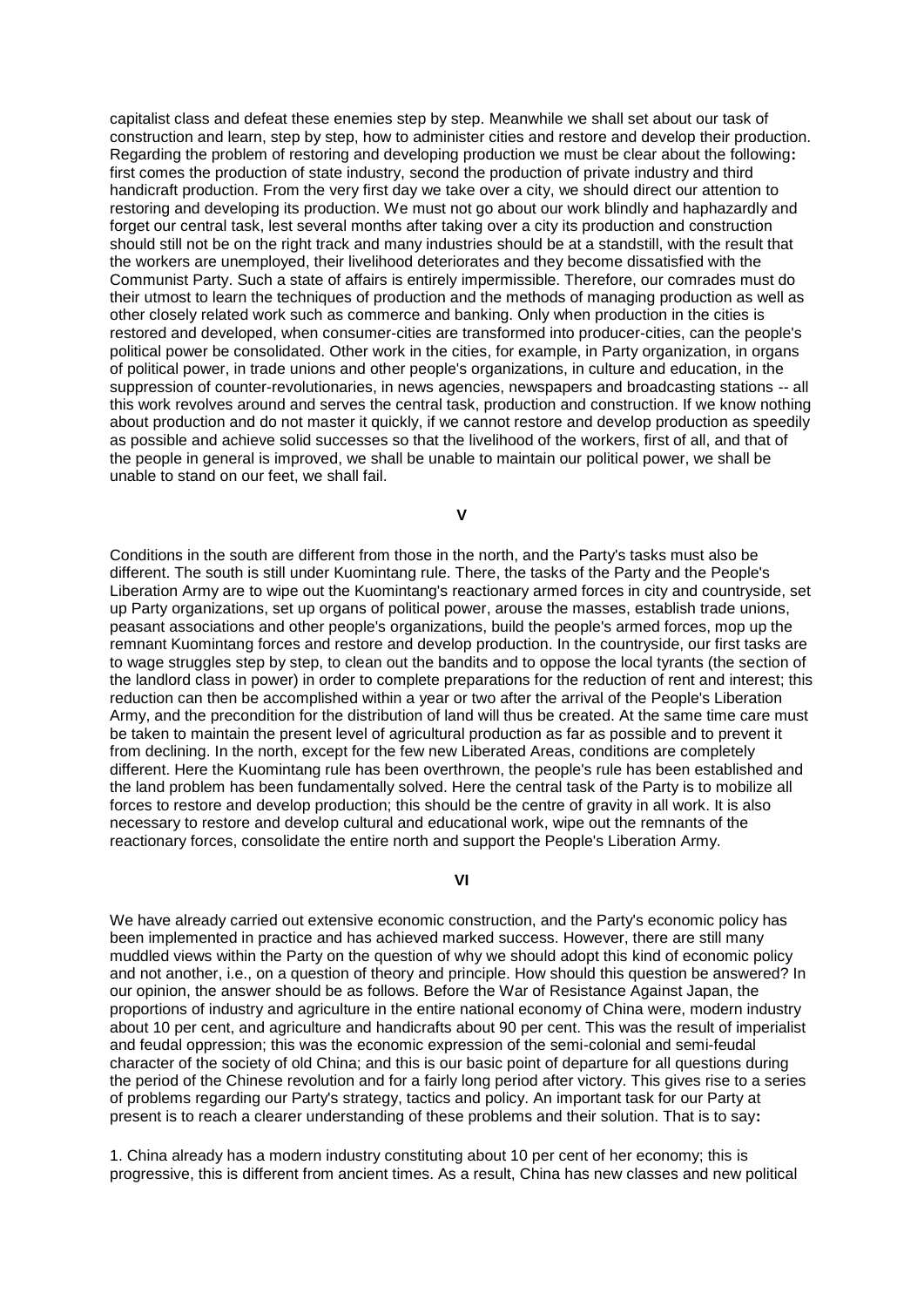parties -- the proletariat and the bourgeoisie, proletarian and bourgeois parties. The proletariat and its party, because they have been oppressed by manifold enemies, have become steeled and are qualified to lead the Chinese people's revolution. Whoever overlooks or belittles this point will commit Right opportunist mistakes.

2. China still has scattered and individual agriculture and handicrafts, constituting about 90 per cent of her entire economy; this is backward, this is not very different from ancient times -- about 90 per cent of our economic life remains the same as in ancient times. We have abolished, or will soon abolish, the age-old feudal ownership of land. In this respect, we have become, or will soon become, different from what we were in ancient times, and have or will soon have the possibility of modernizing our agriculture and handicrafts step by step. In their basic form, however, our agriculture and handicrafts today are still scattered and individual, somewhat as they were in ancient times, and they will remain so for a fairly long time to come. Whoever overlooks or belittles this point will commit "Left" opportunist mistakes.

3. China's modern industry, though the value of its output amounts to only about 10 per cent of the total value of output of the national economy, is extremely concentrated; the largest and most important part of the capital is concentrated in the hands of the imperialists and their lackeys, the Chinese bureaucrat-capitalists. The confiscation of this capital and its transfer to the people's republic led by the proletariat will enable the people's republic to control the economic lifelines of the country and will enable the state-owned economy to become the leading sector of the entire national economy. This sector of the economy is socialist, not capitalist, in character. Whoever overlooks or belittles this point will commit Right opportunist mistakes.

4. China's private capitalist industry, which occupies second place in her modern industry, is a force which must not be ignored. Because they have been oppressed or hemmed in by imperialism, feudalism and bureaucrat-capitalism, the national bourgeoisie of China and its representatives have often taken part in the people's democratic revolutionary struggles or maintained a neutral stand. For this reason and because China's economy is still backward, there will be need, for a fairly long period after the victory of the revolution, to make use of the positive qualities of urban and rural private capitalism as far as possible, in the interest of developing the national economy. In this period, all capitalist elements in the cities and countryside which are not harmful but beneficial to the national economy should be allowed to exist and expand. This is not only unavoidable but also economically necessary. But the existence and expansion of capitalism in China will not be unrestricted and uncurbed as in the capitalist countries. It will be restricted from several directions -- in the scope of its operation and by tax policy, market prices and labour conditions. We shall adopt well-measured and flexible policies for restricting capitalism from several directions according to the specific conditions in each place, each industry and each period. It is necessary and useful for us to apply Sun Yat-sen's slogan of "regulation of capital".**[\[2\]](http://www.etext.org/Politics/MIM/classics/mao/sw4/mswv4_58.html#bm2)** However, in the interest of the whole national economy and in the present and future interest of the working class and all the labouring people, we must not restrict the private capitalist economy too much or too rigidly, but must leave room for it to exist and develop within the framework of the economic policy and planning of the people's republic. The policy of restricting private capitalism is bound to meet with resistance in varying degrees and forms from the bourgeoisie, especially from the big owners of private enterprises, that is, from the big capitalists. Restriction versus opposition to restriction will be the main form of class struggle in the newdemocratic state. It is entirely wrong to think that at present we need not restrict capitalism and can discard the slogan of "regulation of capital"; that is a Right opportunist view. But the opposite view, which advocates too much or too rigid restriction of private capital or holds that we can simply eliminate private capital very quickly, is also entirely wrong; this is a "Left" opportunist or adventurist view.

5. Scattered, individual agriculture and handicrafts, which make up 90 per cent of the total value of output of the national economy, can and must be led prudently, step by step and yet actively to develop towards modernization and collectivization; the view that they may be left to take their own course is wrong. It is necessary to organize producers', consumers' and credit co-operatives and leading organs of the co-operatives at national, provincial, municipal, county and district levels. Such co-operatives are collective economic organizations of the labouring masses, based on private ownership and under the direction of the state power led by the proletariat. The fact that the Chinese people are culturally backward and have no tradition of organizing co-operatives may confront us with difficulties, but cooperatives can and must be organized and must be promoted and developed. If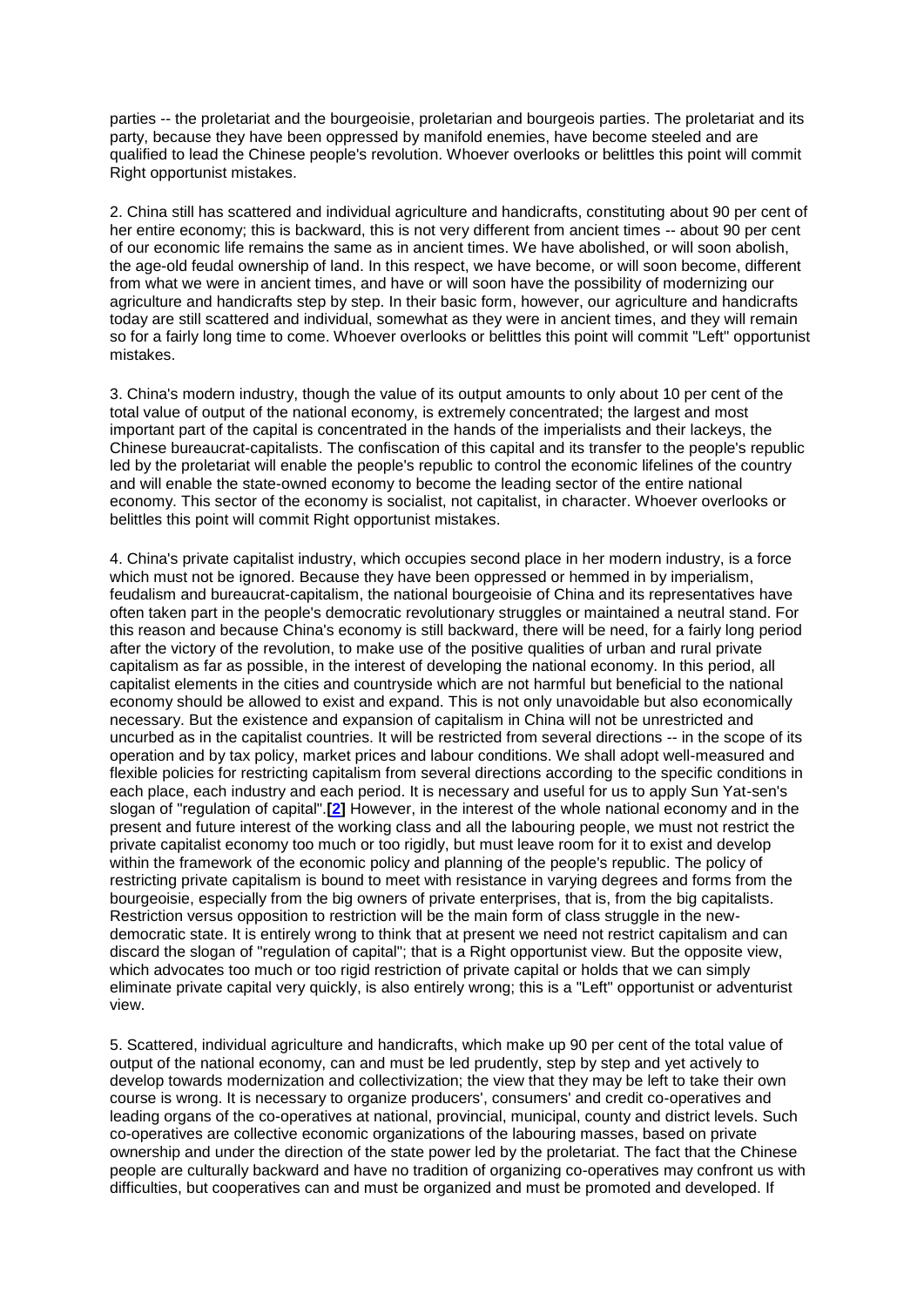there were only a state-owned economy and no cooperative economy, it would be impossible for us to lead the individual economy of the labouring people step by step towards collectivization, impossible to develop from the new-democratic society to the future socialist society and impossible to consolidate the leadership of the proletariat in the state power. Whoever overlooks or belittles this point will also commit extremely serious mistakes. The state-owned economy is socialist in character and the cooperative economy is semi-socialist; these plus private capitalism, plus the individual economy, plus the state-capitalist economy in which the state and private capitalists work jointly, will be the chief sectors of the economy of the people's republic and will constitute the new-democratic economic structure.

6. The restoration and development of the national economy of the people's republic would be impossible without a policy of controlling foreign trade. When imperialism, feudalism, bureaucratcapitalism and the concentrated expression of all three, the Kuomintang regime, have been eliminated in China, the problem of establishing an independent and integrated industrial system will remain unsolved and it will be finally solved only when our country has greatly developed economically and changed from a backward agricultural into an advanced industrial country. It will be impossible to achieve this aim without controlling foreign trade. After the country-wide victory of the Chinese revolution and the solution of the land problem, two basic contradictions will still exist in China. The first is internal, that is, the contradiction between the working class and the bourgeoisie. The second is external, that is, the contradiction between China and the imperialist countries. Consequently, after the victory of the people's democratic revolution, the state power of the people's republic under the leadership of the working class must not be weakened but must be strengthened. The two basic policies of the state in the economic struggle will be regulation of capital at home and control of foreign trade. Whoever overlooks or belittles this point will commit extremely serious mistakes.

7. China has inherited a backward economy. But the Chinese people are brave and industrious. With the victory of the Chinese people's revolution and the founding of the people's republic, and with the leadership of the Communist Party of China, plus the support of the working class of the countries of the world and chiefly the support of the Soviet Union, the speed of China's economic construction will not be very slow, but may be fairly fast. The day is not far off when China will attain prosperity. There is absolutely no ground for pessimism about China's economic resurgence.

### **VII**

Old China was a semi-colonial country under imperialist domination. Thoroughly anti-imperialist in character, the Chinese people's democratic revolution has incurred the bitter hatred of the imperialists who have done their utmost to help the Kuomintang. This has aroused the Chinese people to even deeper indignation against the imperialists and deprived them of their last shred of prestige among the Chinese people. At the same time the whole imperialist system is very much weakened after World War II, while the strength of the world anti-imperialist front headed by the Soviet Union is greater than ever before. In these circumstances, we can and should adopt a policy of systematically and completely destroying imperialist domination in China. This imperialist domination manifests itself in the political, economic and cultural fields. In each city or place where the Kuomintang troops are wiped out and the Kuomintang government is overthrown, imperialist political domination is overthrown with it, and so is imperialist economic and cultural domination. But the economic and cultural establishments run directly by the imperialists are still there, and so are the diplomatic personnel and the journalists recognized by the Kuomintang. We must deal with all these properly in their order of urgency. Refuse to recognize the legal status of any foreign diplomatic establishments and personnel of the Kuomintang period, refuse to recognize all the treasonable treaties of the Kuomintang period, abolish all imperialist propaganda agencies in China, take immediate control of foreign trade and reform the customs system -- these are the first steps we must take upon entering the big cities. When they have acted thus, the Chinese people will have stood up in the face of imperialism. As for the remaining imperialist economic and cultural establishments, they can be allowed to exist for the time being, subject to our supervision and control, to be dealt with by us after country-wide victory. As for ordinary foreign nationals, their legitimate interests will be protected and not encroached upon. As for the question of the recognition of our country by the imperialist countries, we should not be in a hurry to solve it now and need not be in a hurry to solve it even for a fairly long period after countrywide victory. We are willing to establish diplomatic relations with all countries on the principle of equality, but the imperialists, who have always been hostile to the Chinese people, will definitely not be in a hurry to treat us as equals. As long as the imperialist countries do not change their hostile attitude, we shall not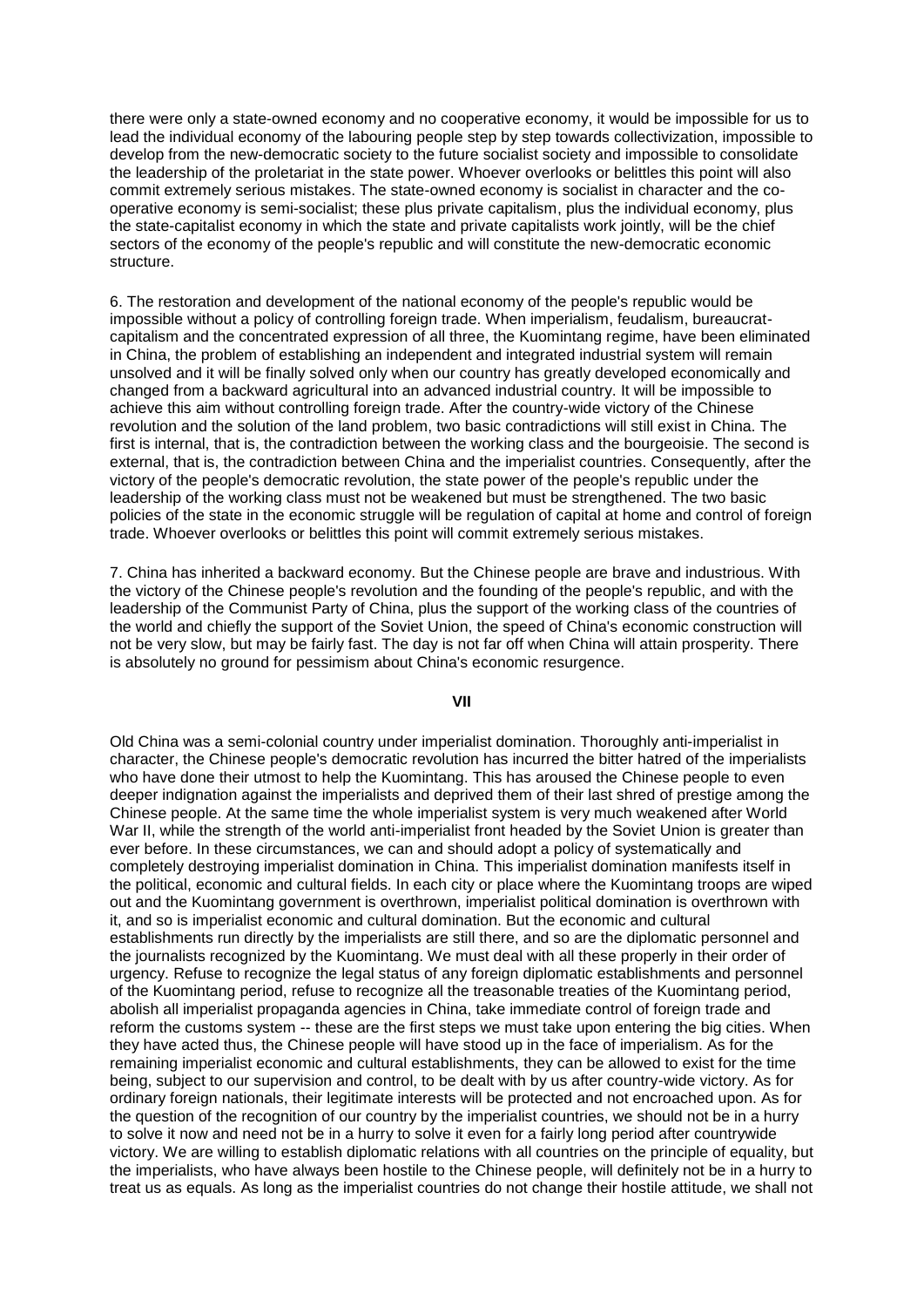grant them legal status in China. As for doing business with foreigners, there is no question; wherever there is business to do, we shall do it and we have already started; the businessmen of several capitalist countries are competing for such business. So far as possible, we must first of all trade with the socialist and people's democratic countries; at the same time we will also trade with capitalist countries.

#### **VIII**

All the conditions are ripe for convening the Political Consultative Conference and forming a democratic coalition government. All the democratic parties, people's organizations and democrats without party affiliation are on our side. The bourgeoisie in Shanghai and in the Yangtse valley are trying to establish contacts with us. Navigation and postal communications between north and south have been resumed. The disintegrating Kuomintang has alienated itself from all the masses. We are preparing to have negotiations with the reactionary Nanking government.**[\[3\]](http://www.etext.org/Politics/MIM/classics/mao/sw4/mswv4_58.html#bm3)** Its moving forces for negotiating with us are the warlords of the Kwangsi clique, those factions of the Kuomintang favouring peace and the Shanghai bourgeoisie. Their aims are to obtain a share in the coalition government, retain as many troops as possible, preserve the interests of the bourgeoisie in Shanghai and the south and do their best to moderate the revolution. These groups recognize our eight terms as the basis for negotiations, but they want to bargain so that their losses will not be too great. Those trying to wreck the negotiations are Chiang Kai-shek and his sworn followers. Chiang Kai-shek still has sixty divisions south of the Yangtse and they are preparing to fight. Our policy is not to refuse negotiations, but to demand that the other side accept the eight terms in their entirety and to allow no bargaining. In return, we would refrain from fighting the Kwangsi clique and the other Kuomintang factions which favour peace, postpone the reorganization of their troops for about a year, allow some individuals in the Nanking government to take part in the Political Consultative Conference and the coalition government and agree to protect certain interests of the bourgeoisie in Shanghai and in the south. The negotiations are to be on an over-all basis and, if successful, they will reduce many obstacles to our advance into the south and to the take-over of the big cities there, which will have great advantages. If they are not successful, then separate negotiations on a local basis will be held after our army advances. The negotiations on an over-all basis are tentatively fixed for late March. We hope to occupy Nanking by April or May, then convene the Political Consultative Conference in Peiping, form a coalition government and make Peiping the capital. Since we have agreed to hold negotiations, we should be prepared for the many troubles which will arise after the success of the negotiations, and we should be ready with clear heads to deal with the tactics the other side will adopt, the tactics of the Monkey who gets into the stomach of the Princess of the Iron Fan to play the devil.**[\[4\]](http://www.etext.org/Politics/MIM/classics/mao/sw4/mswv4_58.html#bm4)** As long as we are fully prepared mentally, we can beat any devilish Monkey. Whether the peace negotiations are overall or local, we should be prepared for such an eventuality. We should not refuse to enter into negotiations because we are afraid of trouble and want to avoid complications, nor should we enter into negotiations with our minds in a haze. We should be firm in principle; we should also have all the flexibility permissible and necessary for carrying out our principles.

# **IX**

The people's democratic dictatorship, led by the proletariat and based on the worker-peasant alliance, requires that our Party conscientiously unite the entire working class, the entire peasantry and the broad masses of revolutionary intellectuals; these are the leading and basic forces of the dictatorship. Without this unity, the dictatorship cannot be consolidated. It is also required that our Party unite with as many as possible of the representatives of the urban petty bourgeoisie and national bourgeoisie who can co-operate with us and with their intellectuals and political groups, so that, during the revolutionary period, we can isolate the counter-revolutionary forces and completely overthrow both the counter-revolutionary and imperialist forces in China and so that, after the victory of the revolution, we can speedily restore and develop production, cope with foreign imperialism, steadily transform China from an agricultural into an industrial country and build China into a great socialist state. Therefore, our Party's policy of long-term co-operation with non-Party democrats should be clearly established in the thinking and work of the whole Party. We must regard the majority of non-Party democrats as we do our own cadres, consult with them sincerely and frankly to solve those problems that call for consultation and solution, give them work, entrust them with the responsibility and authority that should go with their posts and help them do their work well. Proceeding from the desire to unite with them, we should carry out serious and appropriate criticism or struggle against their errors and shortcomings in order to attain the objective of unity. It would be wrong to adopt an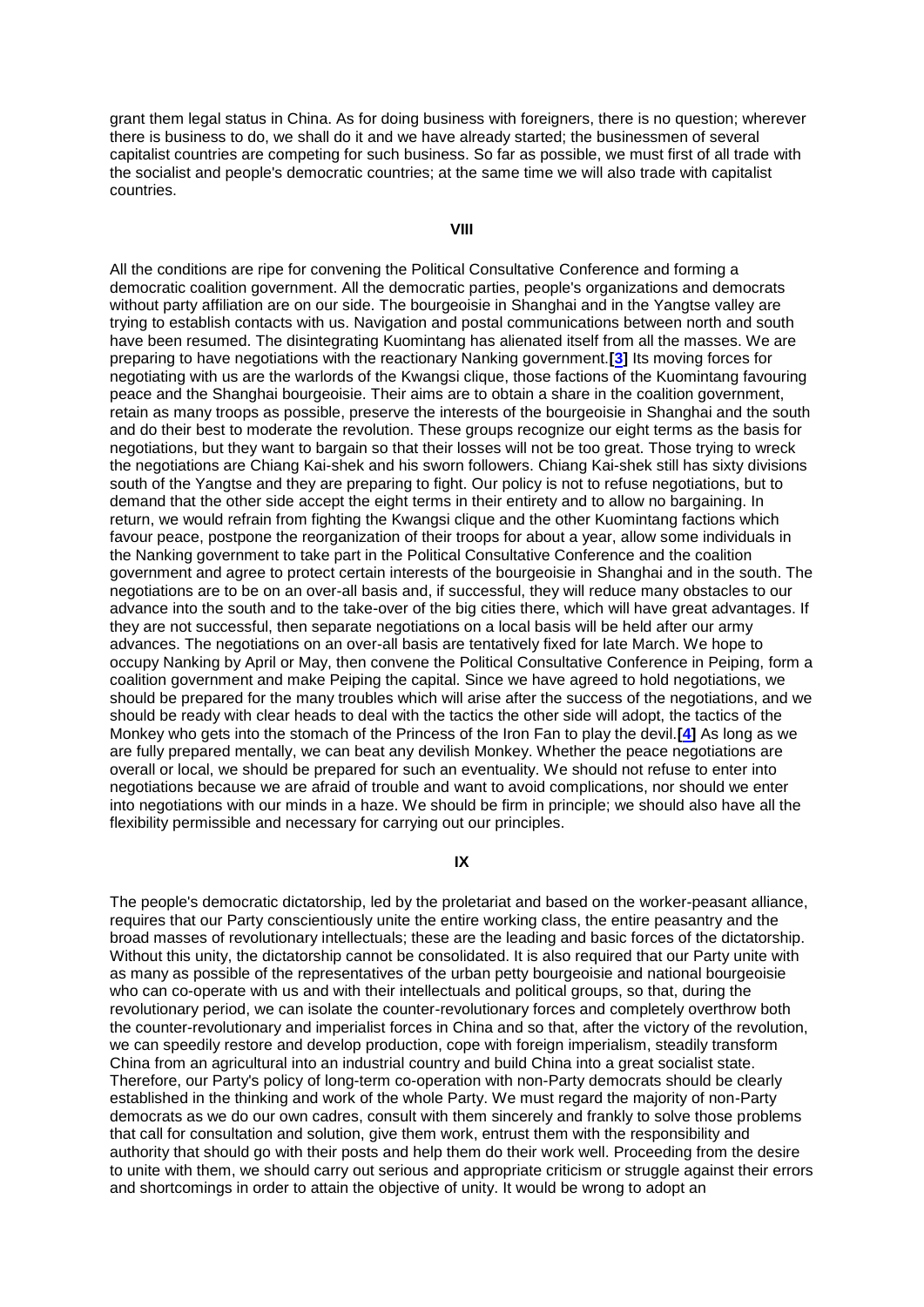accommodating attitude towards their errors or shortcomings. It would also be wrong to adopt a dosed-door or perfunctory attitude towards them. In each big or medium city, each strategic region and each province, we should develop a group of non-Party democrats who have prestige and can cooperate with us. The incorrect attitude towards non-Party democrats, fostered by the closed-door style in our Party during the War of Agrarian Revolution, was not entirely overcome during the War of Resistance Against Japan, and it reappeared in 1947 during the high tide of the land reform in the base areas. This attitude would serve only to isolate our Party, prevent the consolidation of the people's democratic dictatorship and enable the enemy to obtain allies. Now that China's first Political Consultative Conference under the leadership of our Party will soon be convened, that a democratic coalition government will soon be formed and that the revolution will soon be victorious throughout the country, the whole Party must make a serious and self-critical examination of this problem and understand it correctly; it must oppose the two deviations, the Right deviation of accommodation and the closed-door and perfunctory "Left" deviation, and adopt an entirely correct attitude.

**X**

Very soon we shall be victorious throughout the country. This victory will breach the eastern front of imperialism and will have great international significance. To win this victory will not require much more time and effort, but to consolidate it will. The bourgeoisie doubts our ability to construct. The imperialists reckon that eventually we will beg alms from them in order to live. With victory, certain moods may grow within the Party -- arrogance, the airs of a self-styled hero, inertia and unwillingness to make progress, love of pleasure and distaste for continued hard living. With victory, the people will be grateful to us and the bourgeoisie will come forward to flatter us. It has been proved that the enemy cannot conquer us by force of arms. However, the flattery of the bourgeoisie may conquer the weakwilled in our ranks. There may be some Communists, who were not conquered by enemies with guns and were worthy of the name of heroes for standing up to these enemies, but who cannot withstand sugar-coated bullets; they will be defeated by sugar-coated bullets. We must guard against such a situation. To win countrywide victory is only the first step in a long march of ten thousand *li*. Even if this step is worthy of pride, it is comparatively tiny; what will be more worthy of pride is yet to come. After several decades, the victory of the Chinese people's democratic revolution, viewed in retrospect, will seem like only a brief prologue to a long drama. A drama begins with a prologue, but the prologue is not the climax. The Chinese revolution is great, but the road after the revolution will be longer, the work greater and more arduous. This must be made clear now in the Party. The comrades must be taught to remain modest, prudent and free from arrogance and rashness in their style of work. The comrades must be taught to preserve the style of plain living and hard struggle. We have the Marxist-Leninist weapon of criticism and self-criticism. We can get rid of a bad style and keep the good. We can learn what we did not know. We are not only good at destroying the old world, we are also good at building the new. Not only can the Chinese people live without begging alms from the imperialists, they will live a better life than that in the imperialist countries.

# *NOTES*

1. On September 19, 1949, Tung Chi-wu, Kuomintang governor of Suiyuan Province, and Sun Lanfeng, Kuomintang army commander, revolted and came over with more than forty thousand men. The regrouping of these units began on February 21, 1950, under the leadership of the Suiyuan Military Command of the People's Liberation Army. They were reorganized into the People's Liberation Army on April 10.

2. "Regulation of capital" was one of Sun Yat-sen's well-known slogans. The Manifesto of the Kuomintang's First National Congress, in which the Kuomintang and the Communist Party cooperated, was published on January 23, 1924 and gave the following interpretation to this slogan: "Private industries, whether of Chinese or of foreign nationals, which are either of a monopolistic nature or are beyond the capacity of private individuals to develop, such as banking, railways, and navigation, shall be undertaken by the state, so that privately owned capital shall not control the economic life of the people."

3. Concerning peace negotiations with the reactionary Nanking Kuomintang government, the Central Committee of the Communist Party of China made the following decisions on March 26, 1949**:**